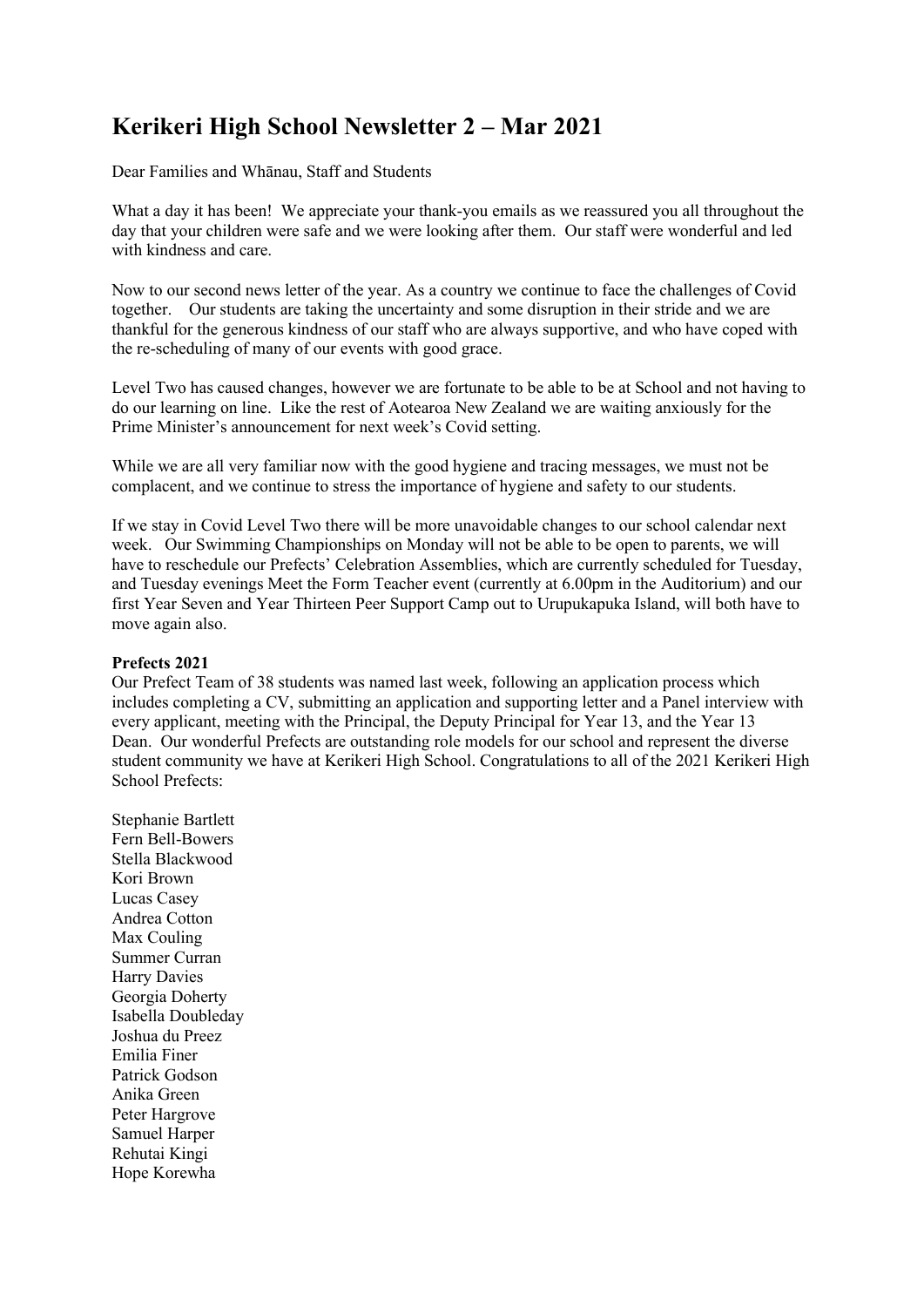Maybel Koro Henry Ludbrook Axel Mabidikama Charlotte McCondach Josh McNulty Casey Roberts Jaydn Roberts Reuben Saipaia Nimish Singh Rachel Smythe Adrian Snowdon Ella Taurua Holly Thackwray Gillian Toala Tane van de Donk Cole Walker Emily West Charlie Weston Jamaine Young

Deputy Head Girl: Gillian Toala Deputy Head Boy: Nimish Singh

Head Girl: Andrea Cotton Head Boy: Rehutai Armstrong-Kingi

#### **Kerikeri High School Athletics Championships**

We were sorry that Covid Level Two meant that parents could not be there in support at our School Athletics Championships this week. It was an excellent day and a longstanding School Record was broken, one that had stood since 1985. Congratulations to Jamie Doubleday who broke the Boys (14 – 15 Years) 200m record.

And congratulations to all of our Year Level Winner and place getters in our Athletics Championships:

Year 13 Girls 1st Rachel Smythe, 2nd= Isabella Doubleday & Anika Green. Year 13 Boys 1st= Josh Du Preez & Harry Davies, 3rd Josh McNulty Year 12Girls 1st= Avalon Strang & Sky Gundry, 3rd Juliette Wilkinson Year 12 Boys 1st Toby Bell, 2nd Josh Morrow, 3rd Jacob Fewtrell Year 11 Girls 1st Mereana Huirama-Moore, 2nd Ariella Ripohau, 3rd Gabby Smythe. Year 11 Boys 1st Jamie Doubleday, 2nd Callum Hoult, 3rd Tony Munford Year 10 Girls 1st Anika Wallace, 2nd Layla Molloy, 3rd Arlia MacCarthy. Year 10 Boys 1st Joshua Gaualofa, Ahi Fowler-Bayer, 3rd Oliver Horsfield Year 9 Girls 1st Jayden Tango, 2nd Tanya Woods, 3rd Madison Flood Year 9 Boys 1st Sam Bell, 2nd= Benji Ellicott & Flynn Fair-Machin

#### **New Students**

We have welcomed a number of new students in to our school this year. Across Years 8 through to 13 there are over 100 new enrolments. We have formally welcomed our new students with Pōwhiri, and run a tutorial session for them explaining our WAKA values and expectations, how things work in our school and how to get involved in the Four Cornerstones.

Our new Year 7 students are thriving. They are excited about the range of subjects and teachers they have, and have well and truly found their feet. We are thrilled with how happy, confident and settled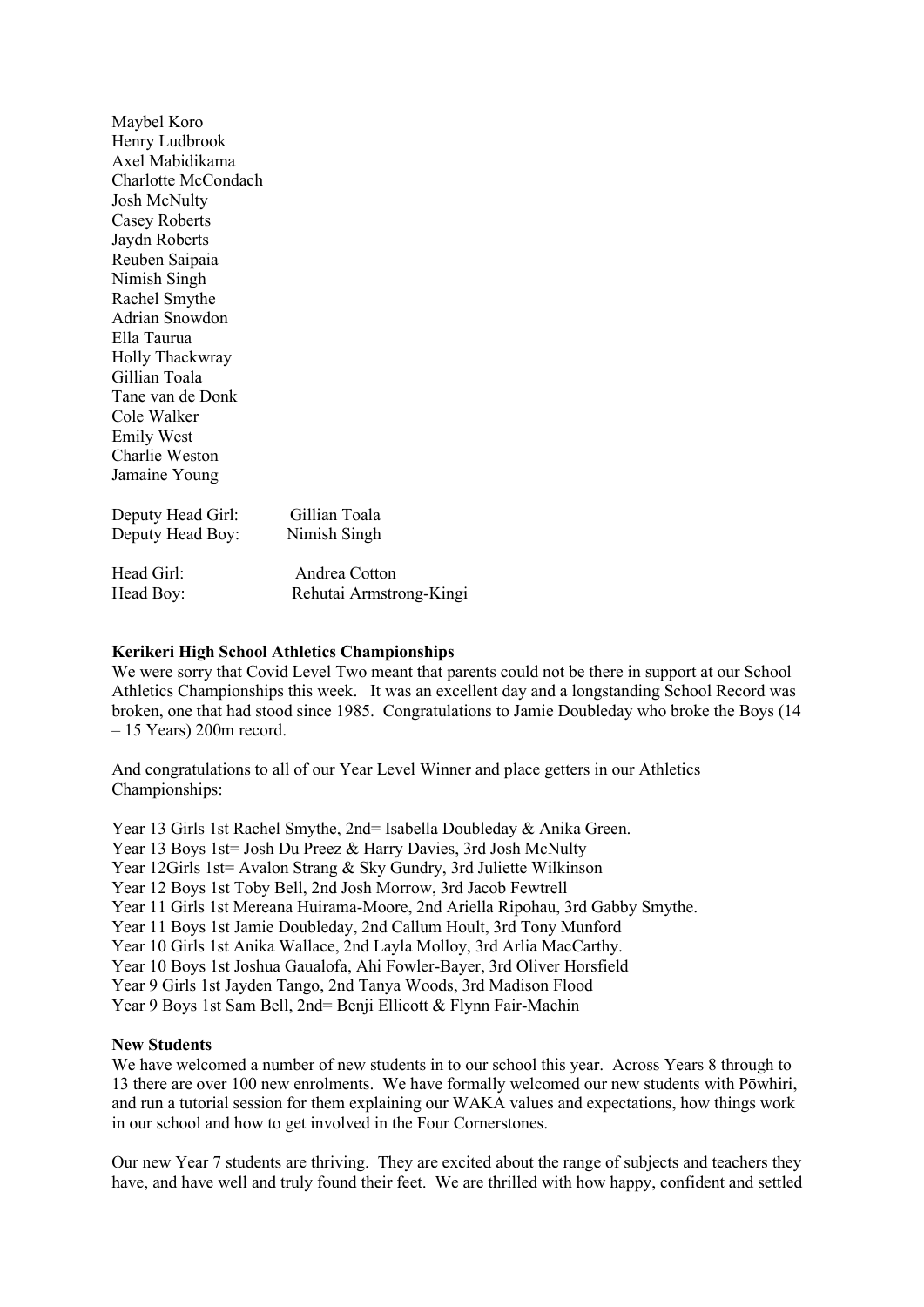they are. This is due to the care and kindness shown to them by their Form and Subject Teachers, and also our wonderful Year 13 Peer Support Leaders who are working closely with them. Having the opportunity to develop such positive relationships with our Year 7 students and their Family and Whanau is so valuable as they make their way through their adolescent years and their learning journey.

### **Our rich curriculum**

We are proud to offer a rich and diverse curriculum and despite the challenges Covid has presented, we have been able to offer a number of curriculum related learning experiences outside of the classroom early in the term for our students. The Year 12 Biology classes have been on their Rocky Shore Field Trip, our Year 13 Outdoor Education classes have undertaken tramps in the Puketi Forest, our Year 12 Outdoor Education classes have completed their Sea Kayaking experience, and our Year 11 Economics class has had a trip to Blue River Orchard.

# **Bus fares**

Clarkes Buses have made us aware of some upcoming fare increases for non-eligible students on KSTN buses, beginning at the start of term 2, 3 May. For non-eligible students travelling on KSTN buses within the KSTN transport zone the current \$3 cash fare will increase to \$3.50, and the 10 trip concession to \$30. For non-eligible students travelling on KSTN buses from outside the KSTN transport zone the fares will not change.

# **Te Manawa Tahi**

Te Manawa Tahi is a learning support Hub which is provided and run by the Ministry of Education, and is a place you go to talk about your child's educational needs if you feel they or you need more educational support. This is a free service and you can attend the Hub without an appointment or you can call 080052484256 to arrange one.

The next Te Manawa Tahi hub in Kerikeri will be held on the 10th of March, 9.30am – 12.oo pm at the Kerikeri Sports Complex.

### **Staying in touch with us**

Our School App, available on both the Playstore and Appstore, is a great way to keep in touch with us and we encourage all Parents and Whānau, and students to download it; you can use the App to message us about your child's attendance, you can access the Daily Notices to keep up with the wide range of Four Cornerstone activities and opportunities that are available to our students, you can access the up to date School Calendar, and it also means you will receive alerts from time to time from us here at school. Our School App was such a great support today during the tsunami emergency and we were delighted to see so many people sign up for our alerts today

### **WAKA**

A reminder we would like everyone in our School community to uphold our values as we journey together in our Waka to success.

| Whaia te Matauranga | We are Learners     |
|---------------------|---------------------|
| Manaaki te tangata  | Act with Respect    |
| Tiaki tangata       | Keep ourselves Safe |
| Kia manawanui       | Always Proud        |

Our WAKA initiative grew out of the Positive Behaviour for Learning programme. It has certainly been very positive at Kerikeri High School and is evident in our students' positive and appropriate behaviour. Our last ERO Report noted that this is a dynamic and successful school that features high levels of collaboration between students, whānau, teachers and leaders.

Finally, please do not hesitate to contact us if you have anu queries or concerns